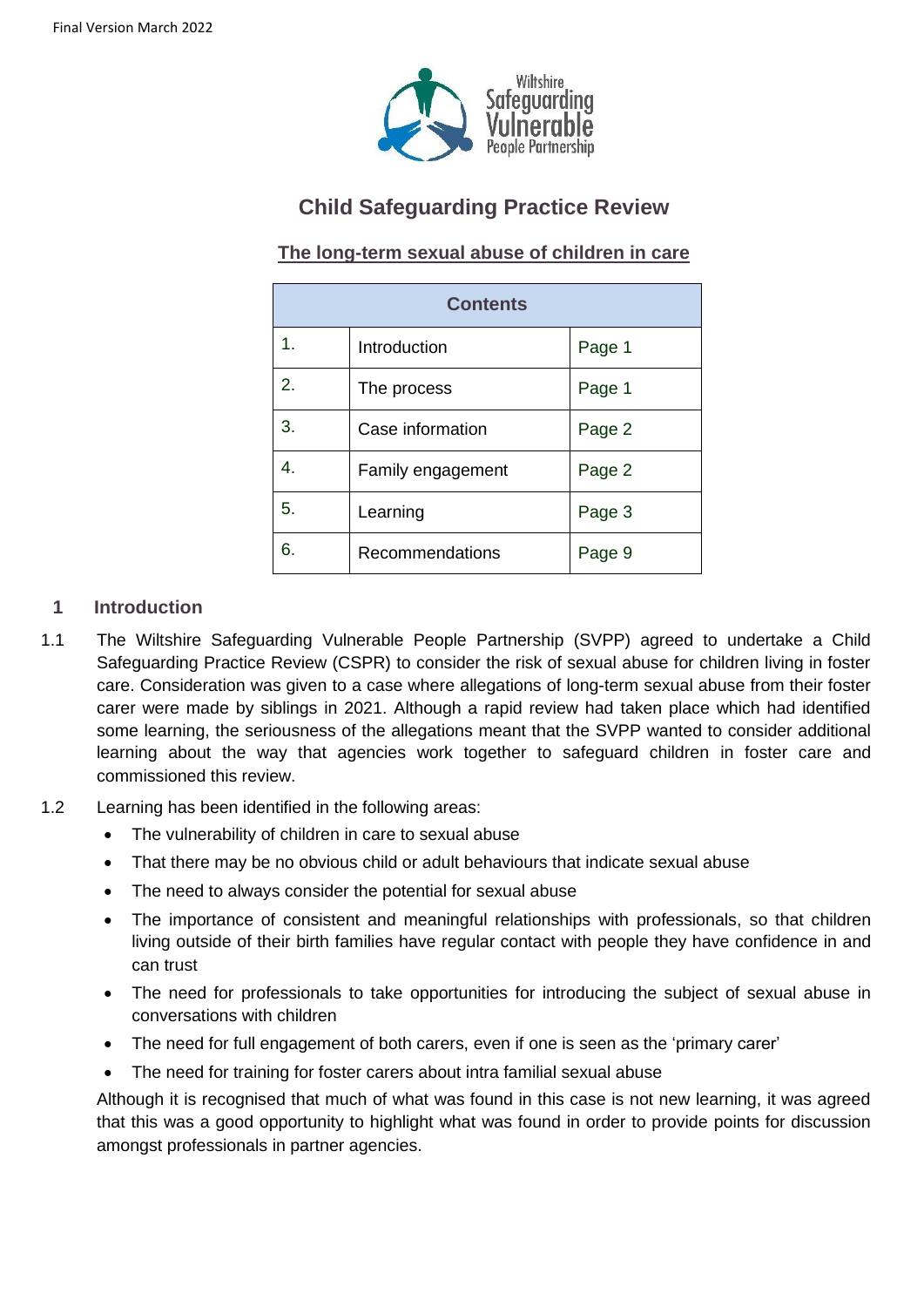# **2 Process**

- 2.1 An independent lead reviewer was commissioned<sup>1</sup> to undertake the review alongside a group of local professionals. This report<sup>2</sup> summarises the learning from the review, which built on the detailed information provided as part of the Rapid Review process undertaken shortly after the allegations were made. Good practice in how practitioners worked with the siblings and the carers is evident throughout the case, however relevant learning has still been identified.
- 2.2 Despite the impact of COVID 19, professionals involved with the children at the time were meaningfully involved in discussions about the case and practice more generally, as part of the review. Those involved in processes for assessing and scrutinising of placements were also part of a focused discussion.
- 2.3 The key lines of enquiry established at the start of the review were to; consider the confidence of professionals in this area of safeguarding; ensure a more curious approach by professionals regarding sexual abuse; and to establish how professionals can speak to children about sexual abuse in long term placements, including children with special needs. It was agreed that the review should include a detailed understanding of the management of the sibling's daily care plan, safer care assessments and plans, the assessment and oversight of the secondary carer and the transitional care plan for the eldest child.

# **3 Case Information**

- 3.1 The children considered are a sibling group of three who were placed with the carers in 2012. It was their first placement after coming into the care of the local authority. There had been significant concerns about abuse and neglect from their own family, including suspected intra-familial sexual abuse. It was later agreed that they should remain with the carers as a long-term fostering placement.
- 3.2 The eldest was 18 years old at the time that the abuse was disclosed but was a child living in the household during the period the sexual abuse has taken place. She has global development delay, learning difficulties and ADHD. She attended a special school and is now at a residential college. The middle child was 16 years old and attends a mainstream school. She is making good educational progress and aspires to go to university. The youngest child was 15 years old and has an EHCP for behavioural and emotional health needs and learning difficulties and attends a special school.
- 3.3 The foster carers considered are a male and female couple who have been fostering for around 15 years. They were assessed and supported by an independent fostering agency (IFA). They live in another local authority area. The placement was long-term, stable, and seen as child-centred and nurturing.
- 3.4 Disclosures of sexual abuse perpetrated by the male carer were made by the middle child to her female foster carer. She stated that the abuse had been happening repeatedly for around nine years. When interviewed<sup>3</sup> her younger sibling also made allegations of sexual abuse from the male carer. Having admitted numerous counts of rape and sexual assault, the male foster carer is currently serving a lengthy custodial sentence.

#### 4 **Family engagement**

- 4.1 The lead reviewer met with the female foster carer and the two younger children during the review, along with a representative of the SVPP. Learning was established from this engagement and is included in this report.
- 4.2 The children's mother will be informed of the learning from the review. She was not interviewed as she does not have contact with her children.

<sup>1</sup> Nicki Pettitt is an independent social work manager and safeguarding consultant. She is an experienced chair and author of Serious Case Reviews and LCSPRs and is entirely independent of the WSP.

 $2$  This report has been written for publication. It only contains the specific case information that is required to identify the learning.

<sup>&</sup>lt;sup>3</sup> Timely Achieving Best Evidence (ABE) interviews were undertaken with the children. Child protection medicals were not undertaken as the foster carer admitted to the abuse, but the children's health needs were appropriately considered.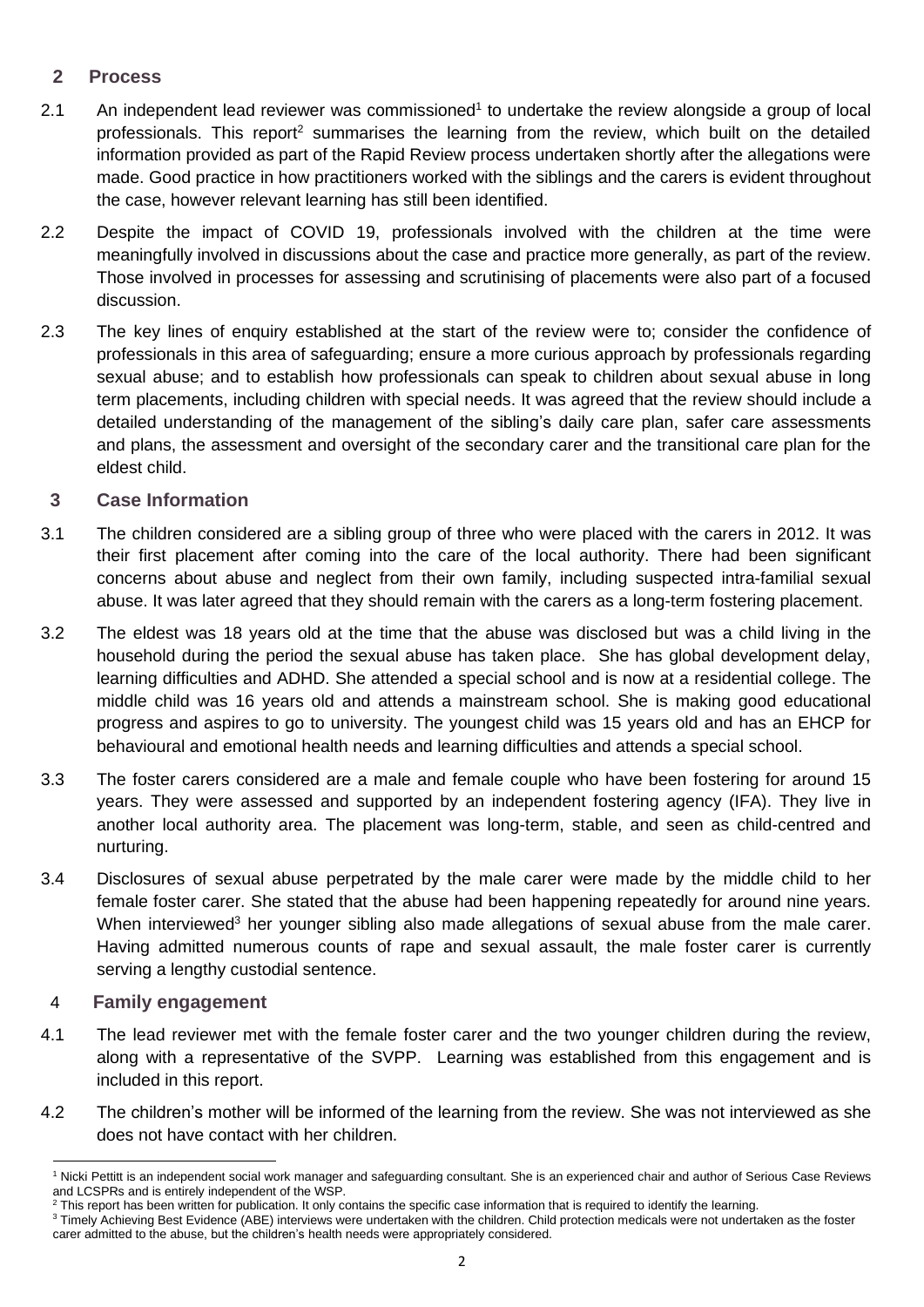# **5 Learning identified**

- 5.1 It is apparent that, even with the benefit of hindsight, there were few if any indicators that the children in the household were being sexually abused prior to the disclosure. Research shows that children who are being sexually abused often show symptoms that may lead those caring for them or working with them to wonder if something is wrong. Classic symptoms in teenage girls are eating disorders, self-harm, anxiety and depression, drug and alcohol misuse, and difficulties in coping with stress.
- 5.2 The middle child was doing well at school and had friends. There was no indication that she was particularly unhappy or distressed. The youngest child has learning difficulties which presented her with challenges, but she was receiving appropriate educational support. She was exhibiting some selfharming behaviours, such as scratching herself with a ruler at school, which professionals' thought was linked to issues with her peers and to her diagnosed longer-term attachment difficulties. There was no indication from the child or the carers that there were any issues within the home. She was thought to be happy with the foster carers and wanted to change her surname to theirs. This reassured professionals of the strength of the placement, however it can now be acknowledged as an indicator of the complexity of the emotional impact for children who are being abused by someone they care about.
- 5.3 The eldest child, who has complex special needs, has not disclosed sexual abuse, but was very unsettled in the two years preceding her sister's allegations. She was possessive of her female foster carer and the relationship with her siblings was difficult. Much of the support and professional engagement at the time was in respect of this child, due to concerns that she may not be able to remain living with the foster carers as an adult, which had originally been the plan. Both younger siblings voiced the difficulties they had in managing and living with their sister's difficult behaviour, which included shouting and throwing things. It is not known if this behaviour was due to sexual abuse, but any changes in behaviour need to be considered as a possible indicator of abuse, particularly when the child has communication difficulties and may not recognise abuse, as was the case here.

#### **Learning point**

A child who is being sexually abused may not show any obvious symptoms that suggest they are being abused.

5.4 When a child in care does show challenging behaviours or signs of distress, it is often ascribed to negative experiences when they were younger or to other experiences since coming into care, such as placement breakdowns. Professionals need to ensure that they are alert to the possibility of other causes, including current sexual abuse. While any child can potentially experience sexual abuse, some are likely to be more at risk, for example children who have experienced other forms of abuse<sup>4</sup> like those being considered by the review. Children in care are particularly vulnerable to sexual abuse due to their previous experiences<sup>5</sup>. York University and the NSPCC conducted research in 2014 and concluded that while the vast majority of foster carers do an excellent job in often difficult circumstances, most abuse or neglect of children in foster care is perpetrated by their carers rather than outside of the home. They found that there are between  $450-550$  confirmed<sup>6</sup> cases of different types of abuse or neglect in foster care across the UK each year<sup>7</sup> and that around 11 per cent of this abuse is sexual.

<sup>4</sup> Finkelhor, Ormrod, and Turner (2007) Poly-victimization: A neglected component in child victimisation

<sup>5</sup> The Prevalence of Child Sexual Abuse in Out-of-Home Care: A Comparison Between Abuse in Residential and in Foster Care. Saskia Euser et al (2010)

 $6$  These findings are likely to underestimate the true extent of the problem, as over half of the unsubstantiated allegations could not be proven one way or the other.

<sup>&</sup>lt;sup>7</sup> The figures were taken from referrals to the LADO (Local Authority Designated Officer) in respect of carers, to ensure they did not include abuse of children in foster care outside of the home.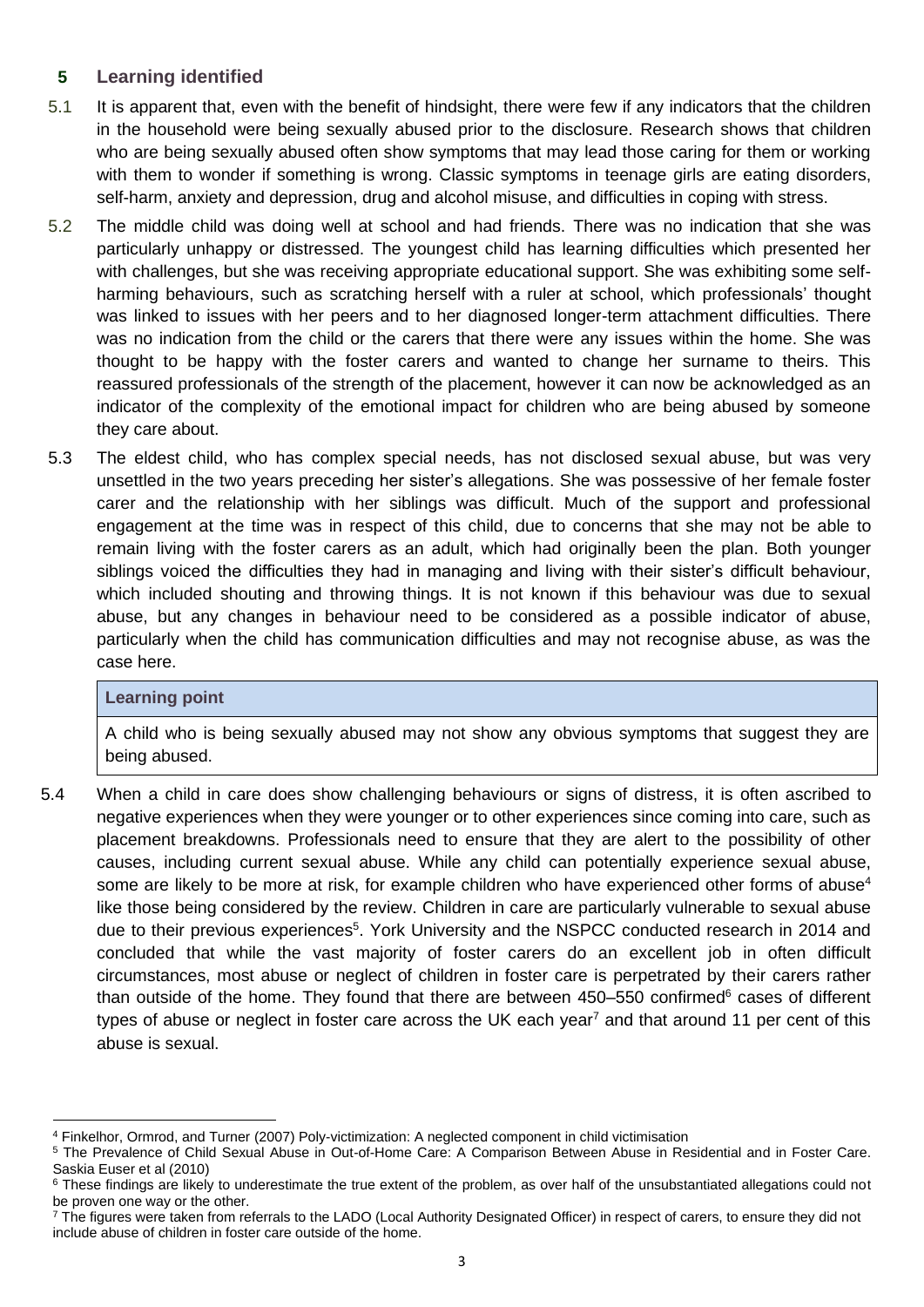#### **Learning Point**

Any challenging behaviours need to be considered in light of the child's **current** life, as well as past events.

5.5 Research tells us that despite the scrutiny of professionals and oversight of the placement, children placed with carers outside of their birth family remain at risk of abuse and neglect and can be reabused in these situations. In this case it was suspected that the children had been sexually abused while living with their birth family, and extensive work had been undertaken with the children earlier in the placement to support appropriate sexual behaviours and relationships. Both PCAMHS $\text{8}$  and the NSPCC provided individual direct work appropriate to each child's learning needs in 2014-15. This provided a degree of reassurance in this case because this work had been undertaken and was seen as successful at the time. Both the rapid review and the CSPR discussed the potential need to revisit work such as this as the children get older, and for the work to be reviewed and adjusted in response to new situations such as at puberty and when the plan changes, as it was when the older child was moving to a residential college. Both of the children had some memories of the work undertaken, but when discussing this with the lead reviewer they stated that they did not particularly consider it when the abuse started and continued.

## **Learning Point**

Professionals should not assume that when a child has had therapeutic interventions that this will be protective in the longer term.

- 5.6 Two of the children in the placement have learning difficulties and this too can increase their vulnerability. One of these children has disclosed sexual abuse from the male carer, and there is the possibility that the other may also have been abused although she has not disclosed. Those who were spoken to as part of the review were aware that children who have disabilities are at an increased risk of [being abused](https://learning.nspcc.org.uk/) compared with their non-disabled peers<sup>9</sup>. Studies<sup>10</sup> have shown that disabled children are three times more likely to be sexually abused and that just less than a third of disabled children suffer at least one form of abuse compared with 9% of the non-disabled child population.
- 5.7 One of the difficulties for professionals when a child has a disability is how to determine what behaviours are due to the disability and what may be an indicator that something else is going on. The Children's Commissioner Report 'Protecting Children from Harm' states that "children with a learning disability may exhibit behaviour which, although indicative of sexual abuse, may be attributed to the learning disability itself." In this case some concerning behaviours were noted but as they could be attributed to other issues that the children were experiencing at the time, sexual abuse was not considered. It was recognised that in the two years prior to the disclosures much of the professional focus was helping the carers to manage the increasingly difficult behaviours of the eldest child. Most of the direct and indirect contact between the fostering agency and the female foster carer involved discussions about this, which was understandable as a lot of support was required. The impact of this child's behaviour on the other children was also considered regularly, and it was noted that things were incredibly difficult for the whole family. The concerns led to a plan to provide a residential educational setting for the eldest child, which in turn exacerbated the child's distress as there was uncertainty about how to best meet her needs and some delay due to issues about funding of the placement. This was thought to account for any difficulties in the home at the time.

<sup>8</sup> Primary Child and Adolescent Mental Health Service

<sup>&</sup>lt;sup>9</sup> Jones et al (2012) Prevalence and risk of violence against children with disabilities

<sup>10</sup> Sullivan, P. M., & Knutson, J. F. (2000). Maltreatment and Disabilities: A Population-Based Epidemiological Study. Child Abuse & **Neglect**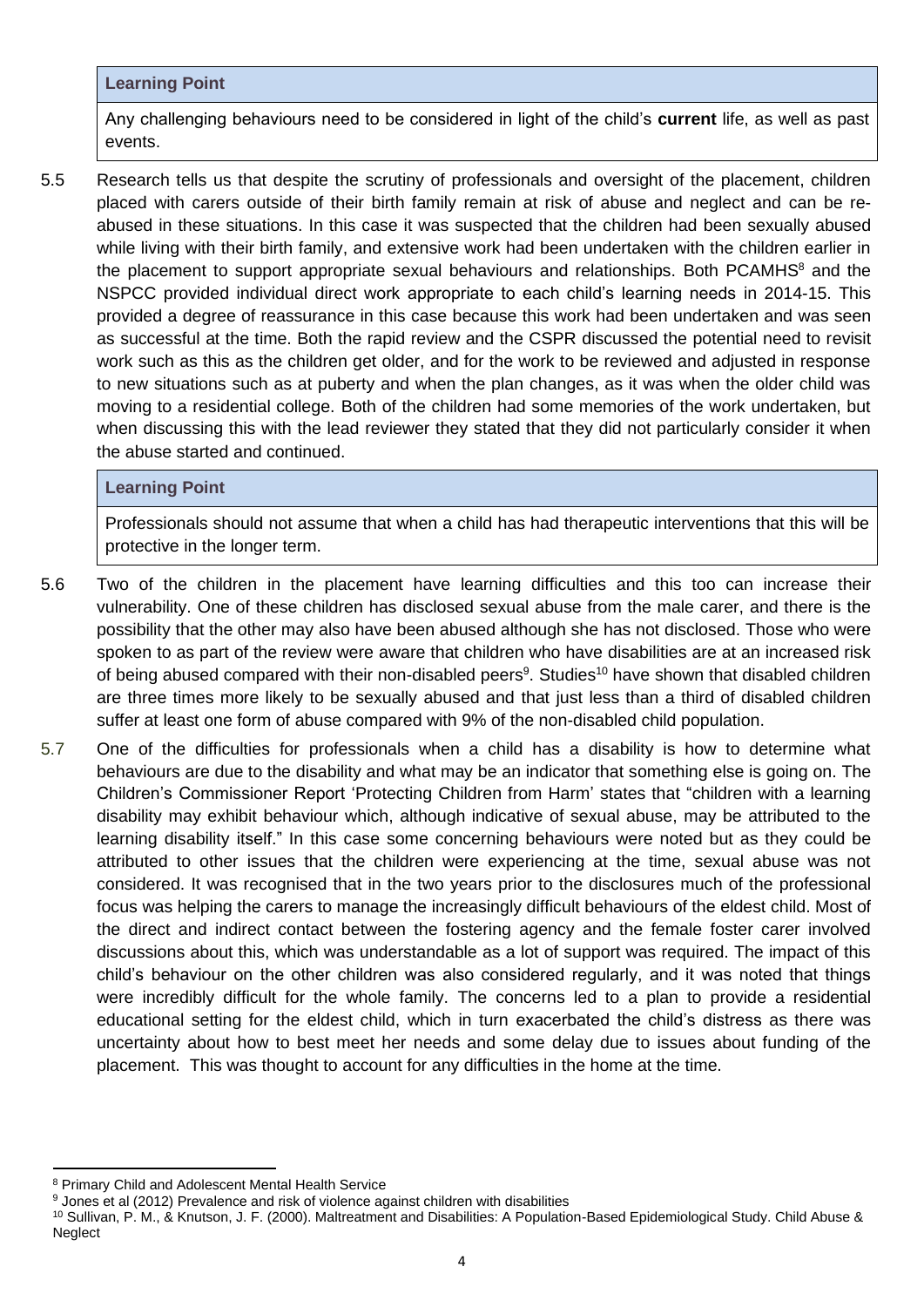#### **Learning Point**

As children with disabilities are more vulnerable to sexual abuse, professionals need to ensure that this is considered when their behaviour is being assessed.

- 5.8 Not only were there no historic concerns in relation to sexual abuse from the male foster carer, there were no concerns whatsoever about the quality of care provided to the children or the motives of the carers at any stage during the placement. In the foster carers annual review in 2020 the IFA fostering panel stated that they would like to 'give huge thanks and praise to (the carers) for the ongoing love, care and dedication they continue to give to (the children). The "togetherness" they show as a family, despite challenges, is remarkable.' All of those involved at the time agreed during the review that the placement was thought to be excellent. All of those who observed the children with the male foster carer noted a close and appropriate relationship. There were no indicators that anything was wrong or that his relationship with the children was inappropriate in any way. This CSPR reflected that as a foster father he was visible, while he kept his abuse of the children invisible.
- 5.9 The middle child told the review that if professionals are not looking for sexual abuse they won't see it, while acknowledging that it was well hidden in her case. No one involved at the time considered the possibility of sexual abuse from a well liked and trusted foster carer; such a thing was 'unthinkable.' Due to the high regard for the carers and their commitment to the children in this case, and despite the eldest child's behaviours, there was no consideration of abuse within the placement. The child told the review that her male foster carer was very confident that he would not be detected and took any opportunity to abuse her. For example, he would sexually assault her in the kitchen while her female carer had turned away to the cooker. He also made her question her knowledge about sex and relationships, undermining the female carer's careful work in this area.
- 5.10 Even with the benefit of hindsight, there were few common 'grooming' techniques used by the male foster carer that could have been known to the female carer or any professionals working with the family. The purpose of grooming is to reduce the likelihood of detection or the child disclosing, and reducing the chance of the child being believed if they do disclose. As well as grooming children, perpetrators also groom and manipulate the adults around the child and the professionals involved. Perpetrators can be charming, or they may intimidate and frighten professionals so that they are distracted from their abusive behaviours. Grooming behaviours can be very subtle. They include favouritism within a family of a particular child and making the child depend on them.
- 5.11 The disclosure made by the middle child at the time included information on how her carer groomed her. He sometimes gave her cash and gifts of downloadable video games, seemingly chosen as the female carer would not have been aware of this. He also made threats, including about her having to leave the household and her much loved female carer if she disclosed what was happening. He successfully groomed both children and avoided detection for a considerable number of years. The children told the review that the abuse progressed from sexual touching to rape over the course of the offending. Neither sibling knew that the other was being abused as well, although they both were alert to the possibility so tried to monitor the male foster carer around the other child. This gives an insight into the ability of the abuser to keep the abuse from each sister, as well as from his wife.
- 5.12 The SVPP published a CSPR in May 2021 (Family N) that featured sexual abuse in the home. The learning from the review highlights that children are less likely to disclose sexual abuse than other forms of abuse and that it is often 'silent and hidden.' Many of the ways that a perpetrator can silence a child were evident across both reviews, and entirely unknown to professionals at the time. The Child N review quite rightly points out that any direct work with children needs to understand the 'silencing methods' and not be too direct. Unlike the foster carer being considered here, the perpetrator in Family N was known to be a sexual risk and was intimidating and threatening to professionals.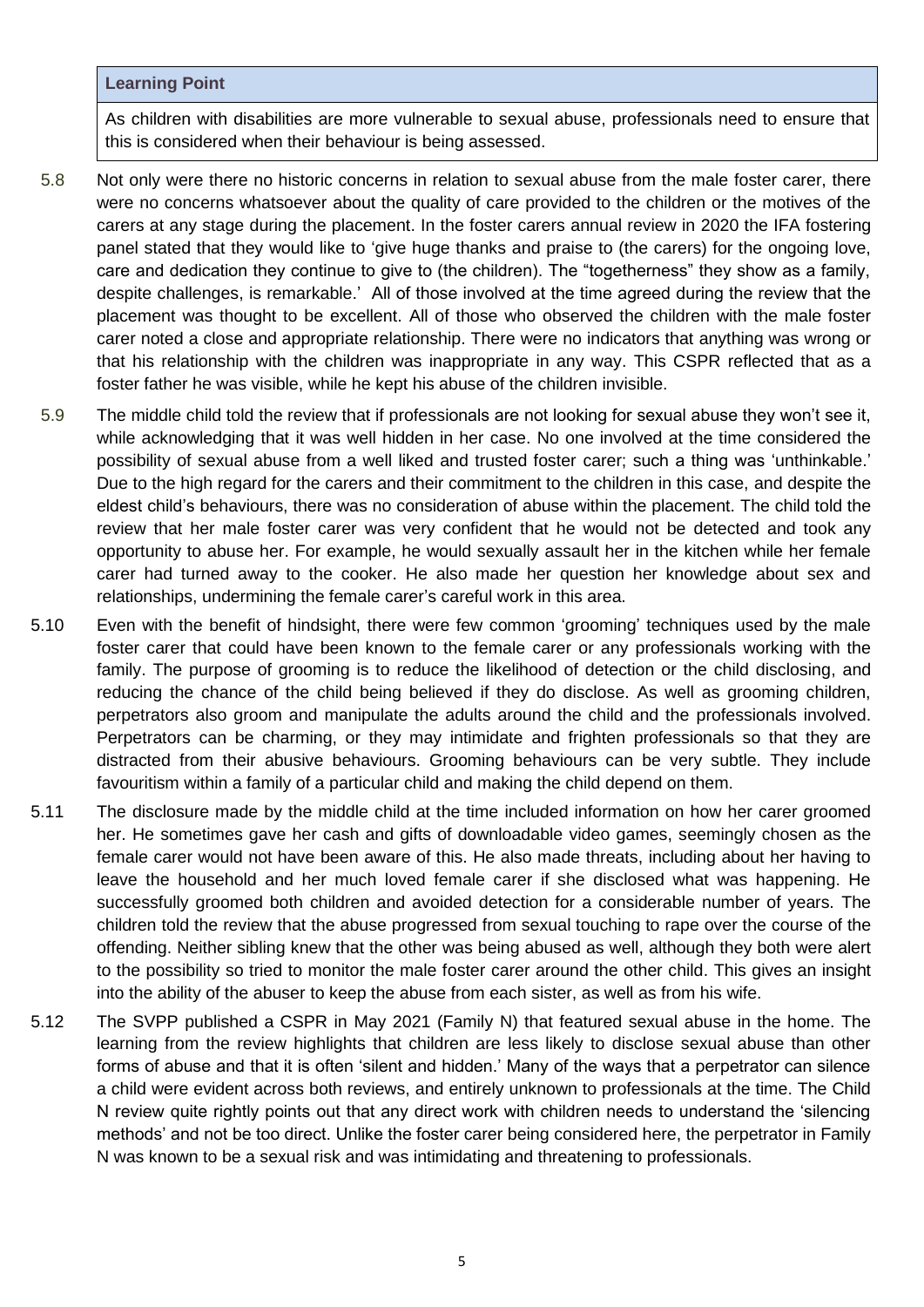#### **Learning Points**

All professionals need knowledge and confidence about adult behaviours that might indicate a sexual risk to children.

All professionals need to be able to consider the 'unthinkable' about carers who they may know well and who they may work closely with and be alert to the possibility of sexual abuse.

- 5.13 There was reflection from the professionals involved in this case that the majority of their contact was with the female foster carer who was a 'stay at home' carer and undertook most of the day-to-day tasks in respect of the children. She met most of the fostering expectations such as report writing and liaison with professionals. She was particularly efficient and exceeded expectations of the role. This type of division of childcare and fostering tasks is not unusual in a placement were one of the carers stays at home and the other works. The roles are not always determined by gender, although it was a 'traditional' set-up in this case. There is often learning within case reviews that fathers or males in households are not considered equally by professionals. In this case, while the vast majority of contact was with the female foster carer, the expectations of the male carer during assessments and reviews were clear and largely complied with, including him attending supervision with the IFA social worker when required. Both carers were seen with the children. The male carer was well known to the fostering agency, would attend fostering agency events such as barbeques, and had attended some men's group sessions in the past.
- 5.14 The supervising social worker and others in the IFA felt they had a good relationship with both carers although the majority of their contact was with the female carer. The male carer's job involved him being 'on-call' and this was known to have an impact on his availability to meet with professionals. This was not unusual in the experience of the professionals spoken to about the case however, and there was no indication at the time that he was avoiding professionals or had any issue with their oversight and presence in his home. A number of different professionals saw him regularly with the children and described positive and appropriate contact and relationships. It was pragmatic that the majority of professional engagement was with the stay-at-home carer, but this means that the other carer will not be as well-known to professionals and subject to less scrutiny.

#### **Learning Point**

When professionals predominantly work with one carer, they need to ensure that equal professional scrutiny applies to the second carer.

- 5.15 One of the issues considered by the review is the length of time that the children were being abused without detection and without them telling. The middle child disclosed that the abuse had been happening for around nine years. It is important that professionals are aware that any child who is being sexually abused is unlikely to make an allegation, particularly when the perpetrator lives with them. NSPCC data suggests that seven years is the average time from start of sexual abuse to disclosure for those that do disclose<sup>11</sup>. Many children never disclose, only partly disclose, or disclose and then withdraw their allegations. The younger the child is when the sexual abuse starts, the longer it takes for them to disclose.<sup>12</sup>
- 5.16 It is a reflection of her faith in the adults she trusted, particularly her female foster carer, that the middle child made her allegations when she did. She spoke to the lead reviewer about what would have helped her to disclose sooner, and the main motivator would have been if she had known that her younger sibling was also being abused. She was not aware of this however and planned to tell prior to going to university so that her sister would be 'safe'. She stated that she wanted to control when her disclosure was made, and that she would have struggled had a disclosure been 'forced'

<sup>11</sup> 'No one noticed no one heard' 2013

<sup>12</sup> Debbie Allnock and Pam Miller (2013) No One Noticed, No One Heard (NSPCC)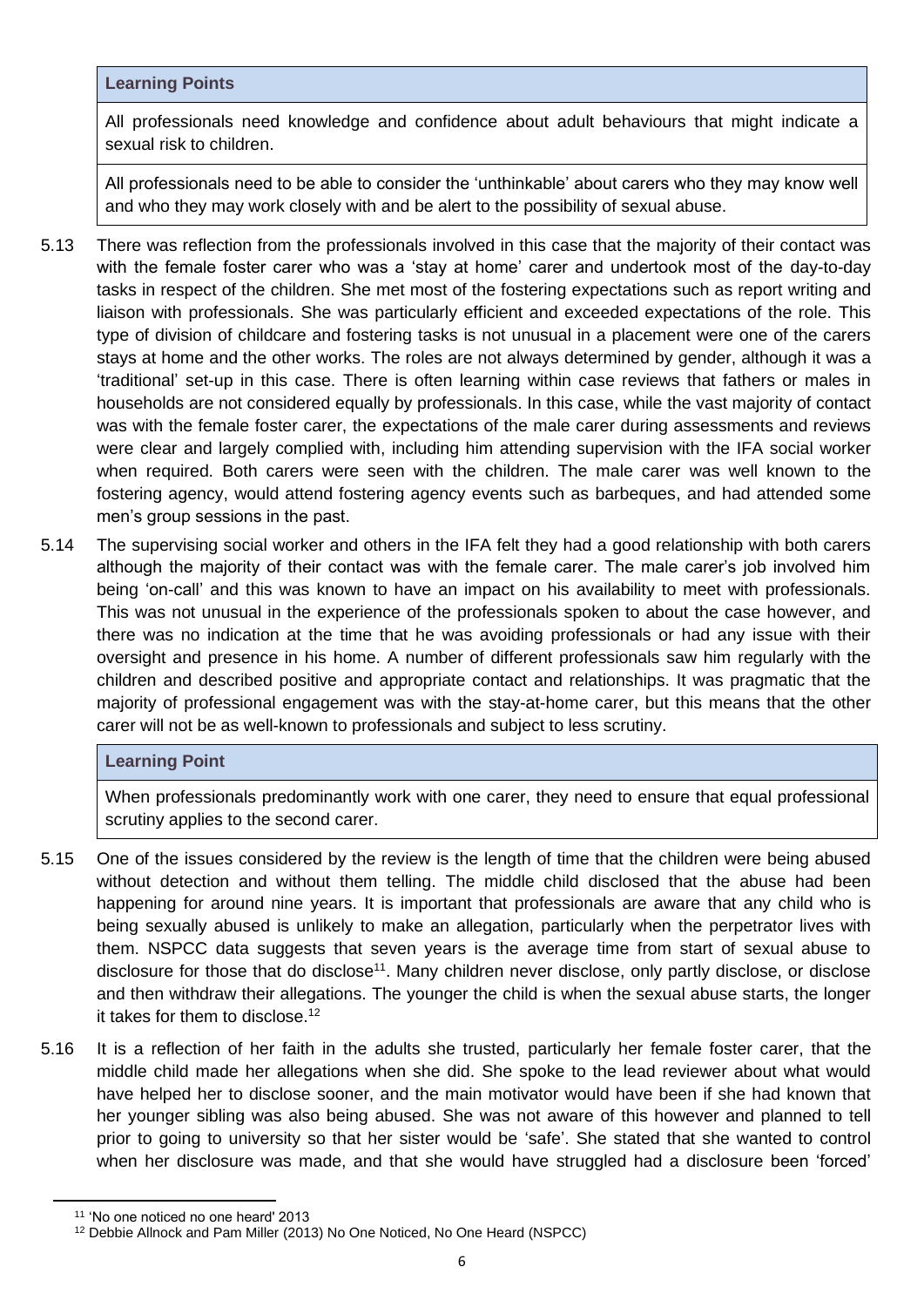from her, for example by direct questioning, until she was ready to tell. She was very clear that she wanted to control the narrative in this regard, and that she was able to 'put on an act' to ensure no one knew what was happening in order to have this control. She said that she feels sad that her sister was not able to decide when to disclose, as the younger child's disclosure closely followed her sister's.

- 5.17 The 2017 report published by the Children's Commissioner 'Making Noise: children's voices for positive change after sexual abuse' found that concern about being believed and the absence of support following a disclosure was one of the most common silencing mechanisms in these cases. The middle child told the review that the foster carer's threats had been escalating over time. She knew that she wanted to disclose, but she wanted to get evidence to ensure she was believed. She was able to record her foster carer making threats to her, which she shared with her female carer when she made the disclosures. It is important that professionals and foster carers are aware that sexual abuse and emotional abuse co-exist. In this case both children were subjected to on-going emotional harm from their male carer. The children spoke about him having a 'look' that he gave them when he was intending to abuse them. This was often in front of his wife or other family members. This led to them being fearful and watchful at home.
- 5.18 All of the professionals spoken to as part of this CSPR acknowledge the importance of taking opportunities to check in with young people in care about how they are, and that this could include a discussion about sexual abuse. Asking their opinion on current issues in the media or on a popular TV show is a good way to introduce the subject with teenagers, as is speaking to them about what advice they would give a friend who was being abused. The IRO remembers having a discussion about The Handmaid's Tale with the middle child and now wonders if she could have pursued the content of abuse of girls and women with her. The child told the review however that she would not have disclosed at the time, as she needed to be ready to speak out and wanted control over this. The younger child, however, believes she would have told if she had been asked by a trusted professional, and that they would have known that she was lying if she denied she was being abused.
- 5.19 More generally however, there is a need for more openness about sexual abuse in families. As stated in Making Noise<sup>13</sup> there is a need to challenge the 'cultures of silence surrounding child sexual abuse' and that the more we speak about sexual abuse, the safer children will feel about disclosing. Schools are well placed to be a part of this cultural shift to more open discussion, as well creating environments where children know who they can talk to and what will happen if they tell someone. The middle child said that she had almost told one of her A-level teachers following a discussion about domestic abuse, as she felt he would believe her. She did not think the time was right, however. The youngest child told the review that she wanted to tell her female carer and almost did a number of times. She felt conflicted however about the impact it would have on the woman she loves and calls 'Mum'. This is a known barrier to disclosure for children being sexually abused.
- 5.20 The NSPCC report 'Child Sexual Abuse: Learning from Case Reviews'<sup>14</sup> states that professionals should 'take the time to build a consistent, stable, and long-term relationship with the child. This includes talking to children away from parents and carers and fostering an environment where children feel safe to talk.' Case reviews show that children in care often experience multiple changes of professionals, including their social workers, Independent Reviewing Officers (IRO) and those providing therapeutic interventions. This was not the case for the children considered by this review. There had largely been consistency while the children had been in the care of the local authority. They have had two IROs. They have had one social worker with the exception of one temporary social worker for around a year while their social worker was on maternity leave<sup>15</sup>.
- 5.21 The foster carers had just two supervising social workers from their IFA during the course of the placement. The review was told that all handovers were well managed and that information sharing,

<sup>&</sup>lt;sup>13</sup> Children's Commissioner (2017) The Making Noise research project focuses on children and young people's views and experiences of help-seeking and support after child sexual abuse in the family environment.

<sup>&</sup>lt;sup>14</sup> Child sexual abuse: learning from case reviews - Summary of risk factors and learning for improved practice around child sexual abuse. NSPCC January 2020

<sup>&</sup>lt;sup>15</sup> The eldest child has had a recent change of social worker due to her age.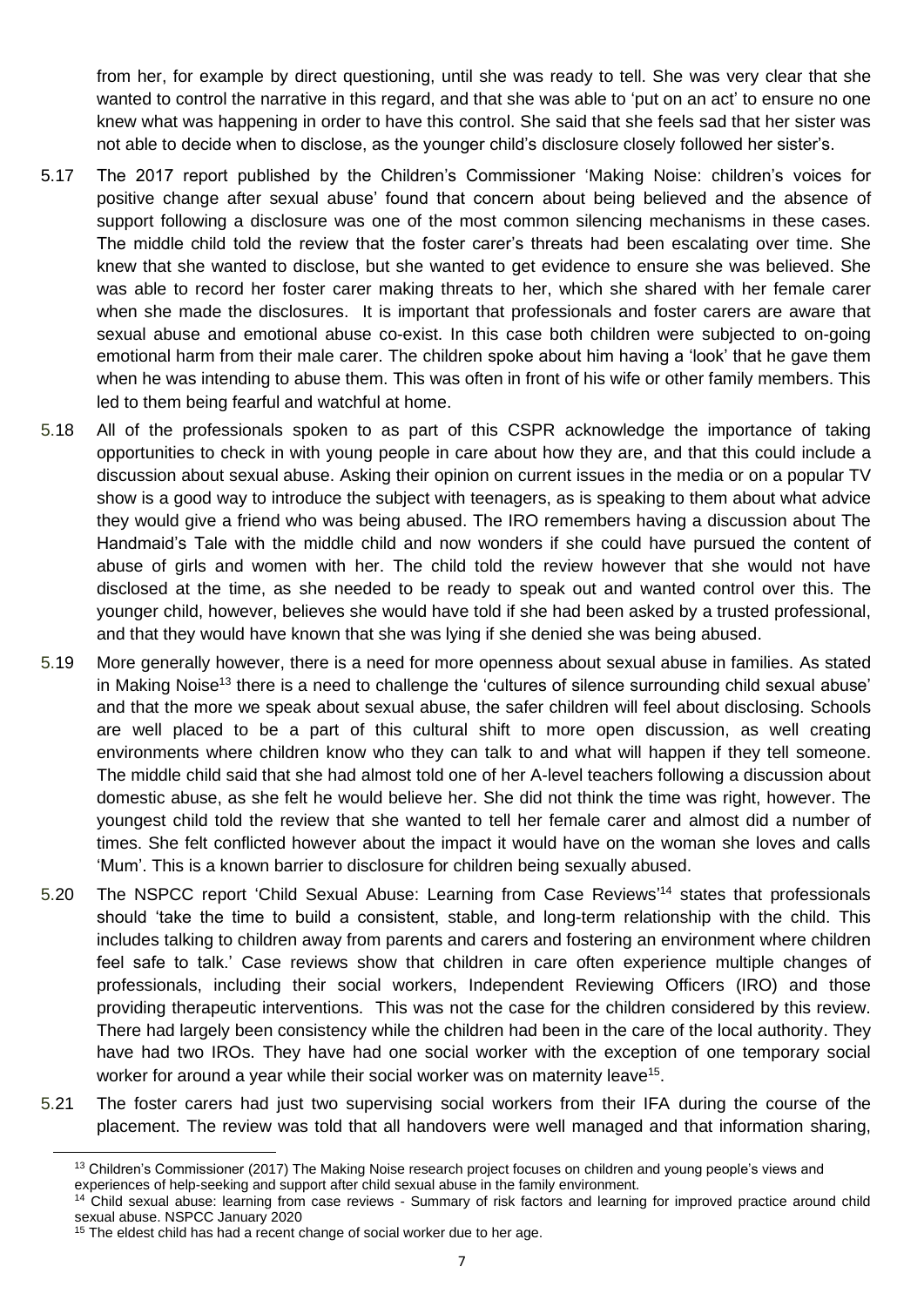and introduction meetings were prioritised. Reflecting on the support provided by the IFA and the local authority, the female foster carer told the review that she has been well supported, that supervision was regular and helpful and that she attends regular training. The only gap she identified was that she had never had any training on intra-familial sexual abuse. She gained a lot from training provided about sexual exploitation, but the focus was on the risks from outside of the home and she had very little understanding about sexual abuse in the home prior to the allegations being made.

5.22 The children regularly saw trusted adults at school, from the fostering agency, their social worker, their IRO, and health workers such as a consistent child in care nurse who undertook their annual medicals in the home. A NSPCC and University of York study<sup>16</sup> published in 2014 stated that children in care need a professional they can talk to and have access to when required, and that 'visiting children, listening carefully to what they say and spending some time with them away from placements are of fundamental importance' as is communication and information sharing between agencies. In this case there is evidence of good relationships between the children and the professionals around them, and many examples of them being seen alone outside of the placement. Two of the children were actively involved in the Children in Care Council and met a number of professionals outside of their allocated workers due to this. They also all received care from consistent respite foster carers that they developed good relationships with, and positive contact with the female foster carer's extended family members who provided support to the children and the carers as required. There was some learning identified by the individual IRO about the need to ensure that a respite carer's information is sought directly by them prior to the child's review. This would enhance practice. However, the IRO reported having a good sense of the respite placements being a positive experience for the girls and it is now known that the respite carers had absolutely no concerns about the children in respect of sexual abuse and were very shocked when the allegations were made.

#### **Learning Points**

Opportunities should always be taken by trusted professionals to have age and ability appropriate discussions about sexual abuse with children in care.

Schools are a key part of the system of providing a general environment where children know who they can talk to about sexual abuse and what will happen if they tell someone.

Foster carers require training on intra-familial sexual abuse.

- 5.23 There is no evidence of any significant impact on contact or the support provided to the children and the foster carers due to the Covid-19 pandemic. Face to face visits continued during the lockdowns, including from the youngest child's special school. She told the review how much she likes school and spoke about good relationships with trusted adults there. There was regular contact from agencies both virtually and directly and all statutory visits took place. Although the placement was long-term, consideration of less frequent visiting (lighter touch) from the children's social workers was dismissed as it was acknowledged that there were likely to be ongoing challenges and because the children voiced that they liked their meetings and visits from their social worker. This was respected.
- 5.24 The carers were subject to the IFA and the Local Authority's expectations regarding safer care, and this was checked with them regularly. The daily care plans that are agreed with foster carers take into consideration the need to ensure that children are safe, and this case was no exception. Both carers and the children regularly spoke positively about how the placement was working well. The agreed plans included one to one time with the male carer when he came home from work, something that was requested and apparently enjoyed by the children. As the girls grew older the daily care plans evolved and were formally updated and reviewed regularly. There was no indication to any of those involved that things were not as they seemed.

<sup>16</sup> Nina Biehal, Linda Cusworth, Jim Wade with Susan Clarke (2014)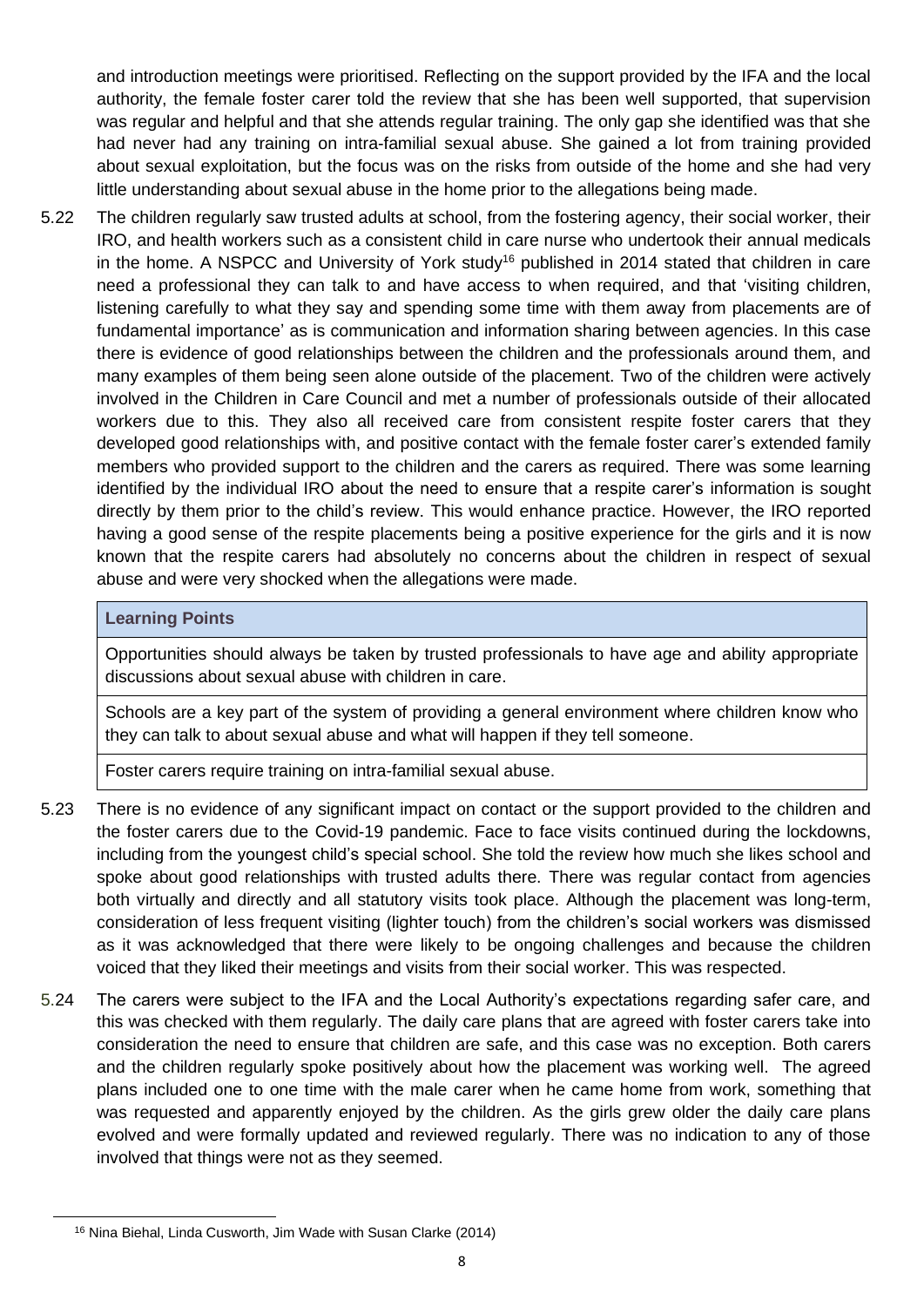- 5.25 In this case there was a significant amount of support from the IFA who built relationships with the children as well as the foster carers. There is evidence of direct communication with the children and meaningful contact from the IFA supporting social worker with the family and with the local authority social workers. The foster carers received good quality support and training, with reflective supervision and the support of a therapeutic specialist. The IFA reported that they successfully use dyadic developmental psychotherapy in order to help their carers understand the impact of abuse and neglect in their early years on children. This is said to be largely successful as they have a lot of long-term placements where children are meeting and exceeding expectations.
- 5.26 For the professionals involved, this case has been distressing and shocking. They had all seen the relationships within the placement as positive and healthy. None of them had any of the negative 'gut feelings' that professionals often describe when working with a family and sexual abuse later emerges. It was concluded that the perpetrator was extremely successful in grooming the children and the adults around them, including the experienced and skilled professionals involved. He also avoided detection for a considerable period of time. Sexual abusers will seek out roles where they have access to vulnerable children to abuse, as appears to be the case here. Those involved are aware that if it can happen in this placement, it can happen in any placement. The challenge following the review is how the Partnership can ensure that all professionals are aware of this fact.
- 5.27 The investigation into the allegations was timely and thorough. Both of the children and the female carer spoke about the difficulties but also the support they received. The carer shared the difficulty in being the non-abusing carer/parent and how difficult it was to get information and explanations, as the family were not entitled to a police service Family Liaison Officer in these circumstances. The review agreed that this would be shared with Wiltshire police for their consideration and a recommendation has been made.

#### **Learning Points**

Children in care in long term placements need significant relationships with professionals and/or their carers if they are to disclose sexual abuse, but even then, many children do not disclose their abuse.

Consideration should be given to how support and information is provided to families when there is an on-going investigation into abuse in the home.

#### **6 Conclusion and recommendations**

- 6.1 The rapid review meeting that was held shortly after the allegations were made felt strongly that a CSPR was required in this case due to the children being in the care of the local authority and the extensive contact they had with professionals for the nine years that the abuse had been happening. This CSPR has found good practice across agencies in how they worked with the children, the carers and each other, and that there were no indicators prior to the allegations made that the placement was not safe. The review has also found good practice that often went beyond that which is expected and has seen a high standard of care from the female foster carer.
- 6.2 Much of what was found in this case was not *new* learning, but this is a good opportunity to highlight what was found here in order to raise awareness and provide points for discussion amongst professionals in partner agencies. It shows how devious and manipulative perpetrators of sexual abuse can be and the need to provide every opportunity for children in care to be able to speak about what is happening to them, while also being aware that they may not disclose. This will involve a culture across all agencies of awareness that sexual abuse happens and the knowledge that while this area of safeguarding is complex and that not all children will disclose, many will if the opportunity arises. The younger child in this family was clear that she was looking for the right moment to speak out.